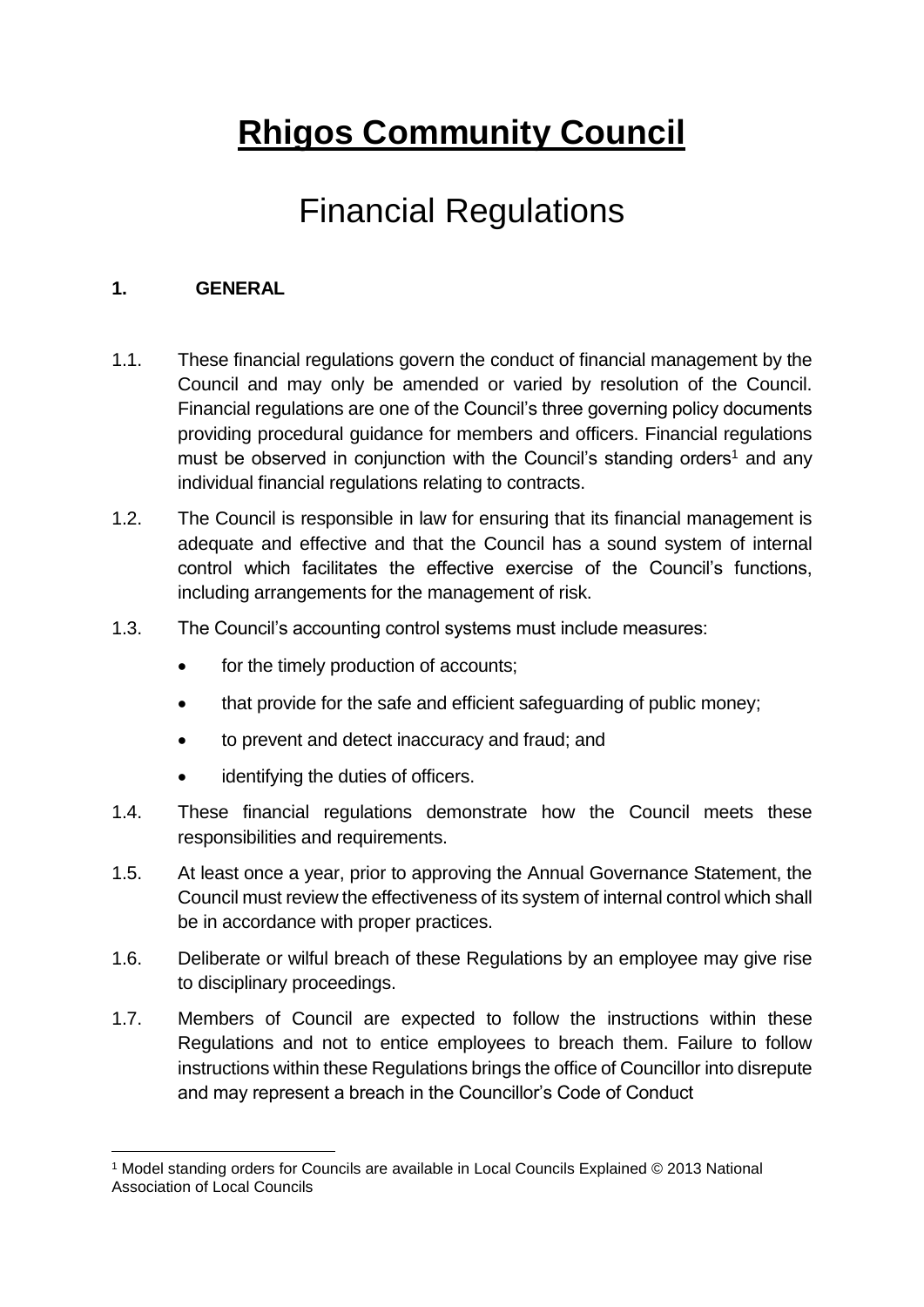- 1.8. The Responsible Financial Officer (RFO) holds a statutory office to be appointed by the Council. [The Clerk has been appointed as RFO for this Council and these regulations will apply accordingly.]
- 1.9. The RFO;
	- acts under the policy direction of the Council;
	- administers the Council's financial affairs in accordance with all Acts, Regulations and proper practices;
	- determines on behalf of the Council its accounting records and accounting control systems;
	- ensures the accounting control systems are observed;
	- maintains the accounting records of the Council up to date in accordance with proper practices;
	- assists the Council to secure economy, efficiency and effectiveness in the use of its resources; and
	- produces financial management information as required by the Council.
- 1.10. The accounting records determined by the RFO shall be sufficient to show and explain the Council's transactions and to enable the RFO to ensure that any income and expenditure account and statement of balances, or record of receipts and payments comply with the Accounts and Audit (Wales) Regulations and to prepare additional or management information, as the case may be, to be prepared for the Council from time to time.
- 1.11. The accounting records determined by the RFO shall in particular contain:
	- entries from day to day of all sums of money received and expended by the Council and the matters to which the income and expenditure or receipts and payments account relate;
	- a record of the assets and liabilities of the Council; and
	- wherever relevant, a record of the Council's income and expenditure in relation to claims made, or to be made, for any contribution, grant or subsidy.
- 1.12. The accounting control systems determined by the RFO shall include:
	- procedures to ensure that the financial transactions of the Council are recorded as soon as reasonably practicable and as accurately and reasonably as possible;
	- procedures to enable the prevention and detection of inaccuracies and fraud and the ability to reconstruct any lost records;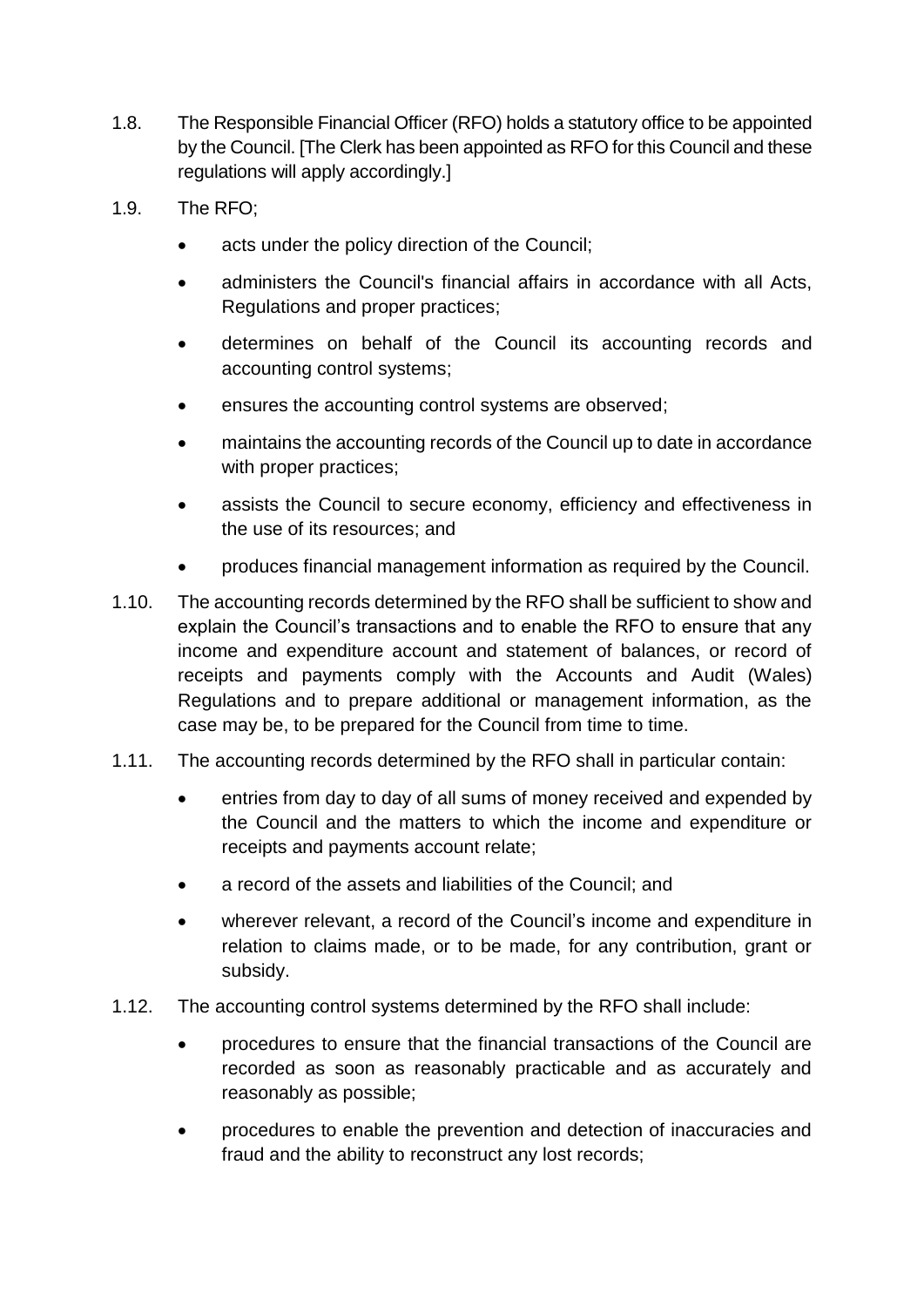- identification of the duties of officers dealing with financial transactions and division of responsibilities of those officers in relation to significant transactions;
- procedures to ensure that uncollectable amounts, including any bad debts are not submitted to the Council for approval to be written off except with the approval of the RFO and that the approvals are shown in the accounting records; and
- measures to ensure that risk is properly managed.
- 1.13. The Council is not empowered by these Regulations or otherwise to delegate certain specified decisions. In particular any decision regarding:
	- setting the final budget or the precept (Council Tax Requirement);
	- approving accounting statements;
	- approving an annual governance statement;
	- borrowing;
	- writing off bad debts;
	- addressing recommendations in any report from the internal or external auditors,

shall be a matter for the full Council only.

- 1.14. In addition the Council must:
	- determine and keep under regular review the bank mandate for all Council bank accounts;
	- approve any grant or a single commitment in excess of [£5,000]; and
	- in respect of the annual salary for any employee have regard to recommendations about annual salaries of employees made by the relevant committee in accordance with its terms of reference.
- 1.15. In these financial regulations, references to the Accounts and Audit (Wales) Regulations or 'the regulations' shall mean the regulations issued under the provisions of section 39 of the Public Audit (Wales) Act 2004, or any superseding legislation, and then in force unless otherwise specified.

In these financial regulations the term 'proper practice' or 'proper practices' shall refer to guidance issued in *Governance and Accountability for Local Councils in Wales - A Practitioners' Guide* issued by the Joint Practitioners Advisory Group (JPAG), available from the websites of One Voice Wales (OVW) and SLCC as appropriate.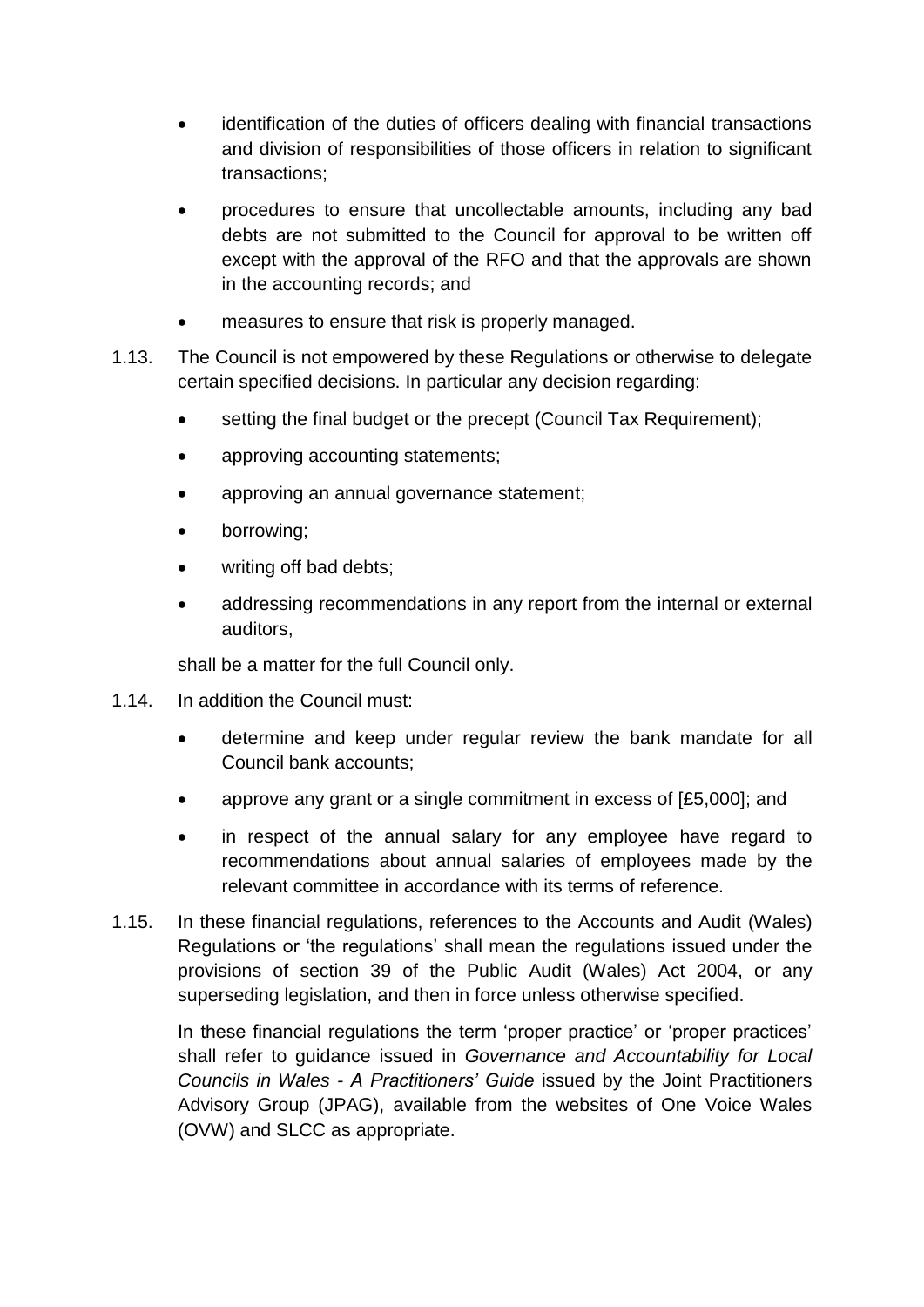## **2. ACCOUNTING AND AUDIT (INTERNAL AND EXTERNAL)**

- 2.1. All accounting procedures and financial records of the Council shall be determined by the RFO in accordance with the Accounts and Audit (Wales) Regulations, appropriate guidance and proper practices.
- 2.2. On a regular basis, at least once in each quarter, and at each financial year end, a member other than the Chairman [or a cheque signatory] shall be appointed to verify bank reconciliations (for all accounts) produced by the RFO. The member shall sign the reconciliations and the original bank statements (or similar document) as evidence of verification. This activity shall on conclusion be reported, including any exceptions, to and noted by the Council [Finance Committee].
- 2.3. The RFO shall complete the annual statement of accounts, annual report, and any related documents of the Council contained in the Annual Return (as specified in proper practices) as soon as practicable after the end of the financial year and having certified the accounts shall submit them and report thereon to the Council within the timescales set by the Accounts and Audit (Wales) Regulations.
- 2.4. The Council shall ensure that there is an adequate and effective system of internal audit of its accounting records, and of its system of internal control in accordance with proper practices. Any officer or member of the Council shall make available such documents and records as appear to the Council to be necessary for the purpose of the audit and shall, as directed by the Council, supply the RFO, internal auditor, or external auditor with such information and explanation as the Council considers necessary for that purpose.
- 2.5. The internal auditor shall be appointed by and shall carry out the work in relation to internal controls required by the Council in accordance with proper practices.
- 2.6. The internal auditor shall:
	- be competent and independent of the financial operations of the Council;
	- report to Council in writing, or in person, on a regular basis with a minimum of one annual written report during each financial year;
	- to demonstrate competence, objectivity and independence, be free from any actual or perceived conflicts of interest, including those arising from family relationships; and
	- have no involvement in the financial decision making, management or control of the Council.
- 2.7. Internal or external auditors may not under any circumstances: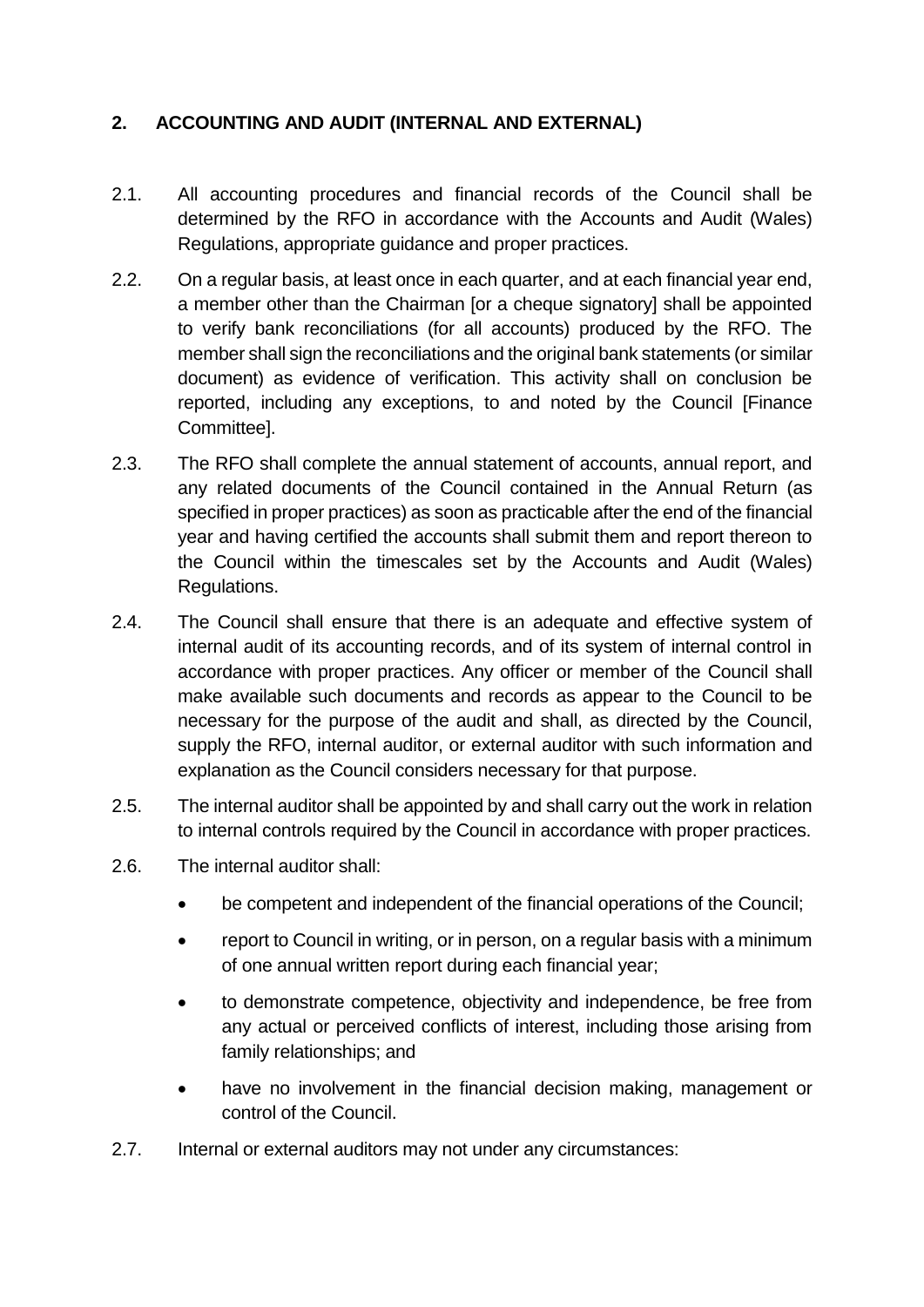- perform any operational duties for the Council;
- initiate or approve accounting transactions; or
- direct the activities of any Council employee, except to the extent that such employees have been appropriately assigned to assist the internal auditor.
- 2.8. For the avoidance of doubt, in relation to internal audit the terms 'independent' and 'independence' shall have the same meaning as is described in proper practices.
- 2.9. The RFO shall make arrangements for the exercise of electors' rights in relation to the accounts including the opportunity to inspect the accounts, books, and vouchers and display or publish any notices and statements of account required by Public Audit (Wales) Act 2004, or any superseding legislation, and the Accounts and Audit (Wales) Regulations.
- 2.10. The RFO shall, without undue delay, bring to the attention of all Councillors any correspondence or report from internal or external auditors.

## **3. ANNUAL ESTIMATES (BUDGET) AND FORWARD PLANNING**

- 3.1. [Each committee (if any) shall review its three year forecast of revenue and capital receipts and payments. Having regard to the forecast, it shall thereafter formulate and submit proposals for the following financial year to the Council not later than the end of [November] each year including any proposals for revising the forecast].
- 3.2. The RFO must each year, by no later than [month], prepare detailed estimates of all receipts and payments including the use of reserves and all sources of funding for the following financial year in the form of a budget to be considered by the [relevant committee and the] Council.
- 3.3. The Council shall consider annual budget proposals in relation to the Council's three year forecast of revenue and capital receipts and payments including recommendations for the use of reserves and sources of funding and update the forecast accordingly.
- 3.4. The Council shall fix the precept (Council tax requirement), and relevant basic amount of Council tax to be levied for the ensuing financial year not later than by the end of January each year. The RFO shall issue the precept to the billing authority and shall supply each member with a copy of the approved annual budget.
- 3.5. The approved annual budget shall form the basis of financial control for the ensuing year.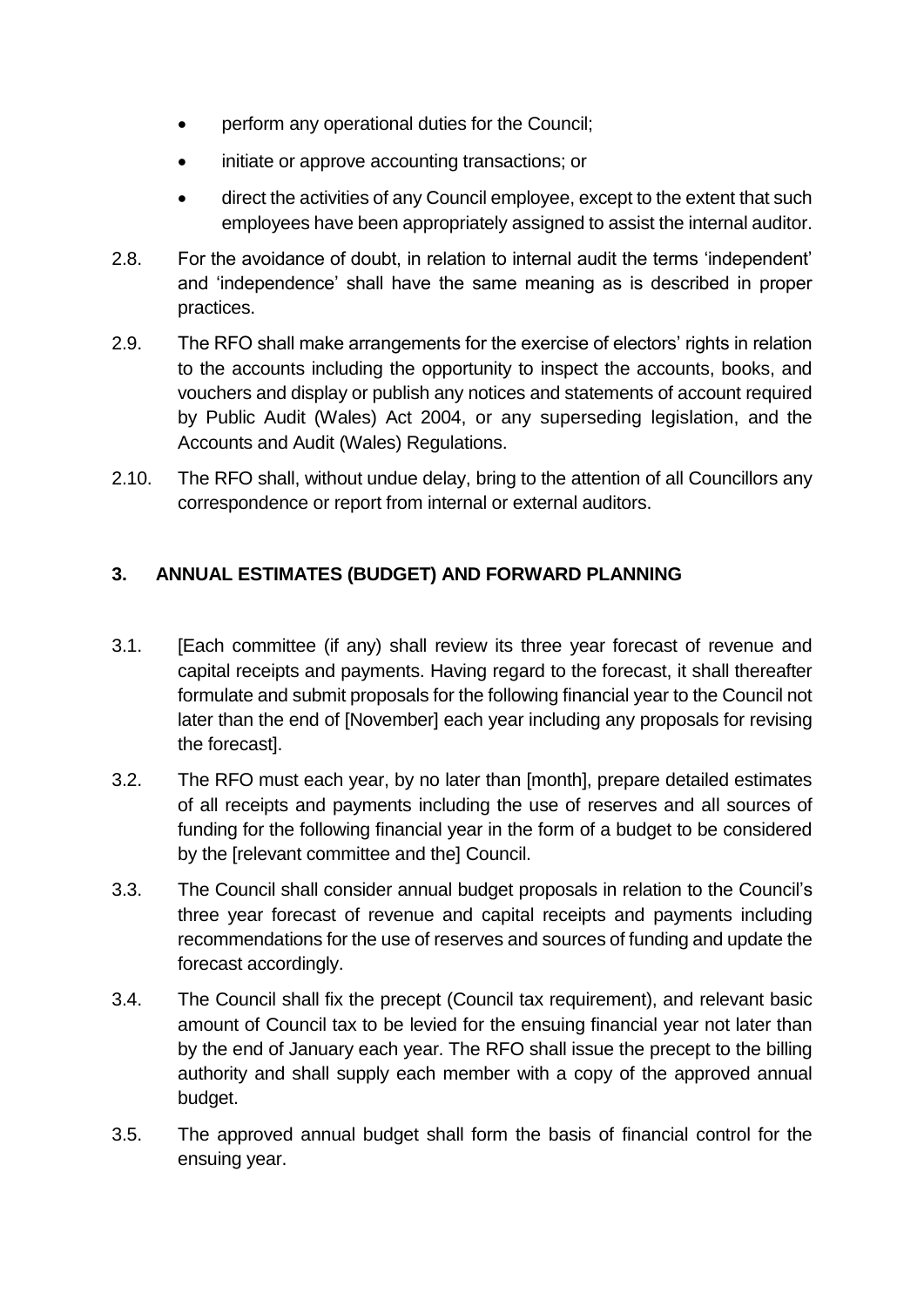## **4. BUDGETARY CONTROL AND AUTHORITY TO SPEND**

- 4.1. Expenditure on revenue items may be authorised up to the amounts included for that class of expenditure in the approved budget. This authority is to be determined by:
	- the Council for all items over [£5,000];
	- a duly delegated committee of the Council for items over [£500]; or
	- the Clerk, in conjunction with Chairman of Council or Chairman of the appropriate committee, for any items below [£500].

Such authority is to be evidenced by a minute or by an authorisation slip duly signed by the Clerk, and where necessary also by the appropriate Chairman.

Contracts may not be disaggregated to avoid controls imposed by these regulations.

- 4.2. No expenditure may be authorised that will exceed the amount provided in the revenue budget for that class of expenditure other than by resolution of the Council, or duly delegated committee. During the budget year and with the approval of Council having considered fully the implications for public services, unspent and available amounts may be moved to other budget headings or to an earmarked reserve as appropriate ('virement').
- 4.3. Unspent provisions in the revenue or capital budgets for completed projects shall not be carried forward to a subsequent year.
- 4.4. The salary budgets are to be reviewed at least annually in [October] for the following financial year and such review shall be evidenced by a hard copy schedule signed by the Clerk and the Chairman of Council or relevant committee. The RFO will inform committees of any changes impacting on their budget requirement for the coming year in good time.
- 4.5. In cases of extreme risk to the delivery of Council services, the clerk may authorise revenue expenditure on behalf of the Council which in the clerk's judgement it is necessary to carry out. Such expenditure includes repair, replacement or other work, whether or not there is any budgetary provision for the expenditure, subject to a limit of [£500]. The Clerk shall report such action to the chairman as soon as possible and to the Council as soon as practicable thereafter.
- 4.6. No expenditure shall be authorised in relation to any capital project and no contract entered into or tender accepted involving capital expenditure unless the Council is satisfied that the necessary funds are available and the requisite borrowing approval has been obtained.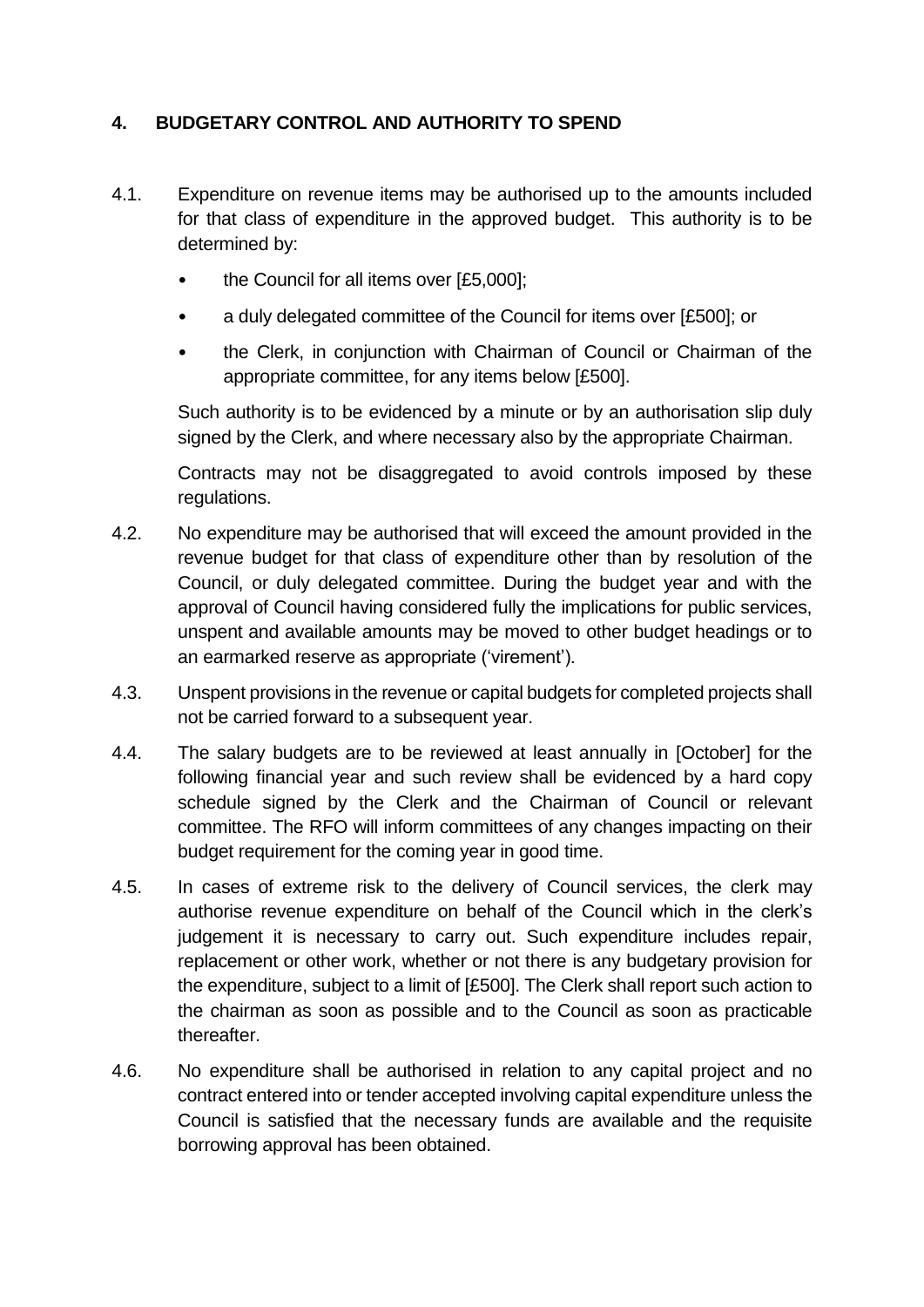- 4.7. All capital works shall be administered in accordance with the Council's standing orders and financial regulations relating to contracts.
- 4.8. The RFO shall regularly provide the Council with a statement of receipts and payments to date under each head of the budgets, comparing actual expenditure to the appropriate date against that planned as shown in the budget. These statements are to be prepared at least at the end of each financial quarter and shall show explanations of material variances. For this purpose "material" shall be in excess of [£100] or [15%] of the budget.
- 4.9. Changes in earmarked reserves shall be approved by Council as part of the budgetary control process.

## **5. BANKING ARRANGEMENTS AND AUTHORISATION OF PAYMENTS**

- 5.1. The Council's banking arrangements, including the bank mandate, shall be made by the RFO and approved by the Council; banking arrangements may not be delegated to a committee. They shall be regularly reviewed for safety and efficiency. [The Council shall seek credit references in respect of members or employees who act as signatories].
- 5.2. The RFO shall prepare a schedule of payments requiring authorisation, forming part of the Agenda for the Meeting and, together with the relevant invoices, present the schedule to Council [or finance committee]. The Council / committee shall review the schedule for compliance and, having satisfied itself shall authorise payment by a resolution of the Council [or finance committee]. The approved schedule shall be ruled off and initialled by the Chairman of the Meeting. A detailed list of all payments shall be disclosed within or as an attachment to the minutes of the meeting at which payment was authorised. Personal payments (including salaries, wages, expenses and any payment made in relation to the termination of a contract of employment) may be summarised to remove public access to any personal information.
- 5.3. All invoices for payment shall be examined, verified and certified by the RFO to confirm that the work, goods or services to which each invoice relates has been received, carried out, examined and represents expenditure previously approved by the Council.
- 5.4. The RFO shall examine invoices for arithmetical accuracy and analyse them to the appropriate expenditure heading. The RFO shall take all steps to pay all invoices submitted, and which are in order, at the next available Council [or Finance Committee] meeting.
- 5.5. The Clerk and RFO shall have delegated authority to authorise the payment of items only in the following circumstances: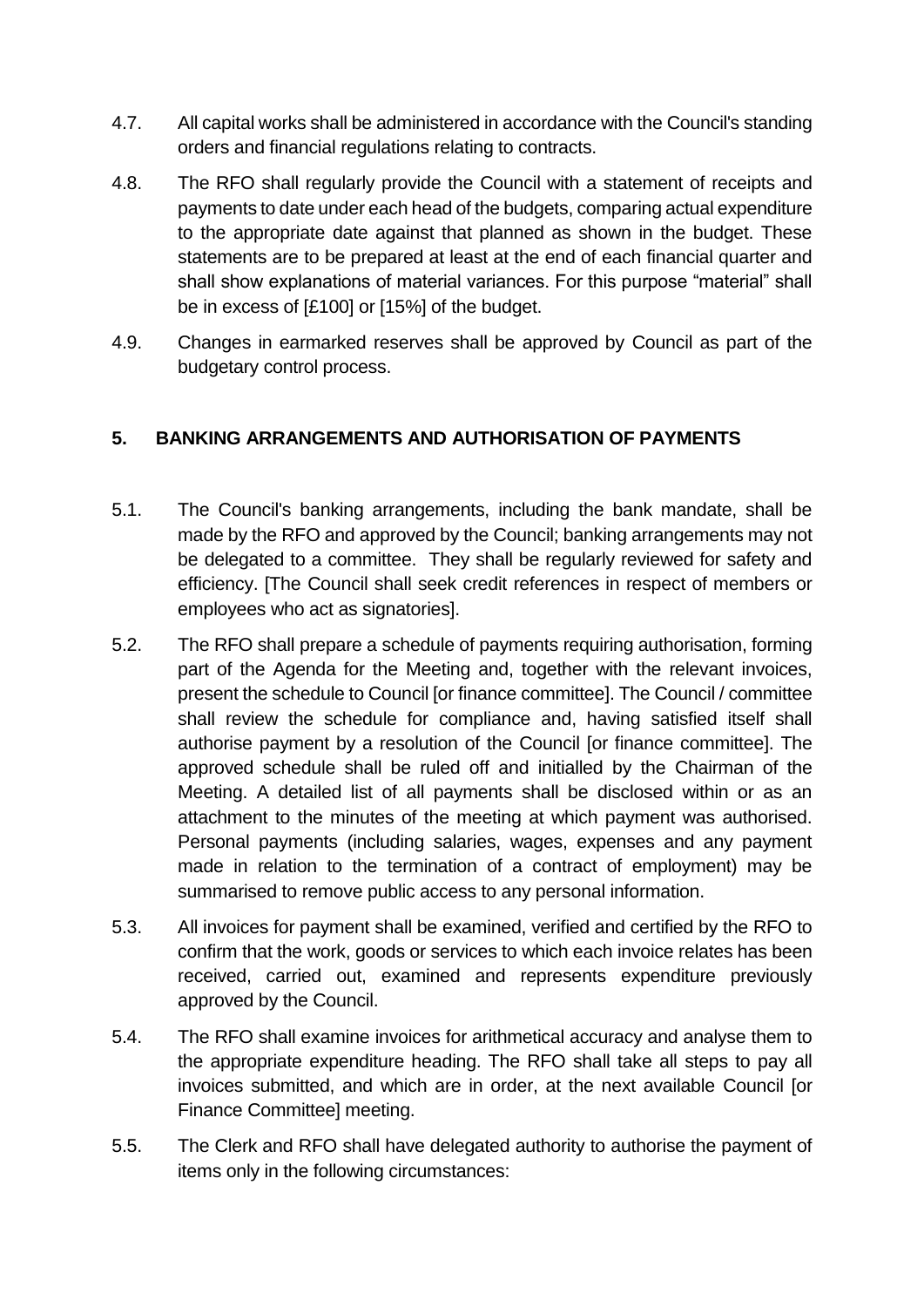- a) If a payment is necessary to avoid a charge to interest under the Late Payment of Commercial Debts (Interest) Act 1998, and the due date for payment is before the next scheduled Meeting of Council, where the Clerk and RFO certify that there is no dispute or other reason to delay payment, provided that a list of such payments shall be submitted to the next appropriate meeting of Council [or finance committee];
- b) An expenditure item authorised under 5.6 below (continuing contracts and obligations) provided that a list of such payments shall be submitted to the next appropriate meeting of Council [or finance committee]; or
- c) fund transfers within the Councils banking arrangements up to the sum of [£10,000], provided that a list of such payments shall be submitted to the next appropriate meeting of Council [or finance committee].
- 5.6. For each financial year the Clerk and RFO shall draw up a list of due payments which arise on a regular basis as the result of a continuing contract, statutory duty, or obligation (such as but not exclusively, Salaries, PAYE and NI, Superannuation Fund and regular maintenance contracts and the like for which Council [,or a duly authorised committee,] may authorise payment for the year provided that the requirements of regulation 4.1 (Budgetary Controls) are adhered to, provided also that a list of such payments shall be submitted to the next appropriate meeting of Council [or Finance Committee].
- 5.7. A record of regular payments made under 5.6 above shall be drawn up and be signed by two members on each and every occasion when payment is authorised - thus controlling the risk of duplicated payments being authorised and / or made.
- 5.8. In respect of grants a duly authorised committee shall approve expenditure within any limits set by Council and in accordance with any policy statement approved by Council. Any Revenue or Capital Grant in excess of £5,000 shall before payment, be subject to ratification by resolution of the Council.
- 5.9. Members are subject to the Code of Conduct that has been adopted by the Council and shall comply with the Code and Standing Orders when a decision to authorise or instruct payment is made in respect of a matter in which they have a disclosable or other interest, unless a dispensation has been granted.
- 5.10. The Council will aim to rotate the duties of members in these Regulations so that onerous duties are shared out as evenly as possible over time.
- 5.11. Any changes in the recorded details of suppliers, such as bank account records, shall be approved in writing by a Member.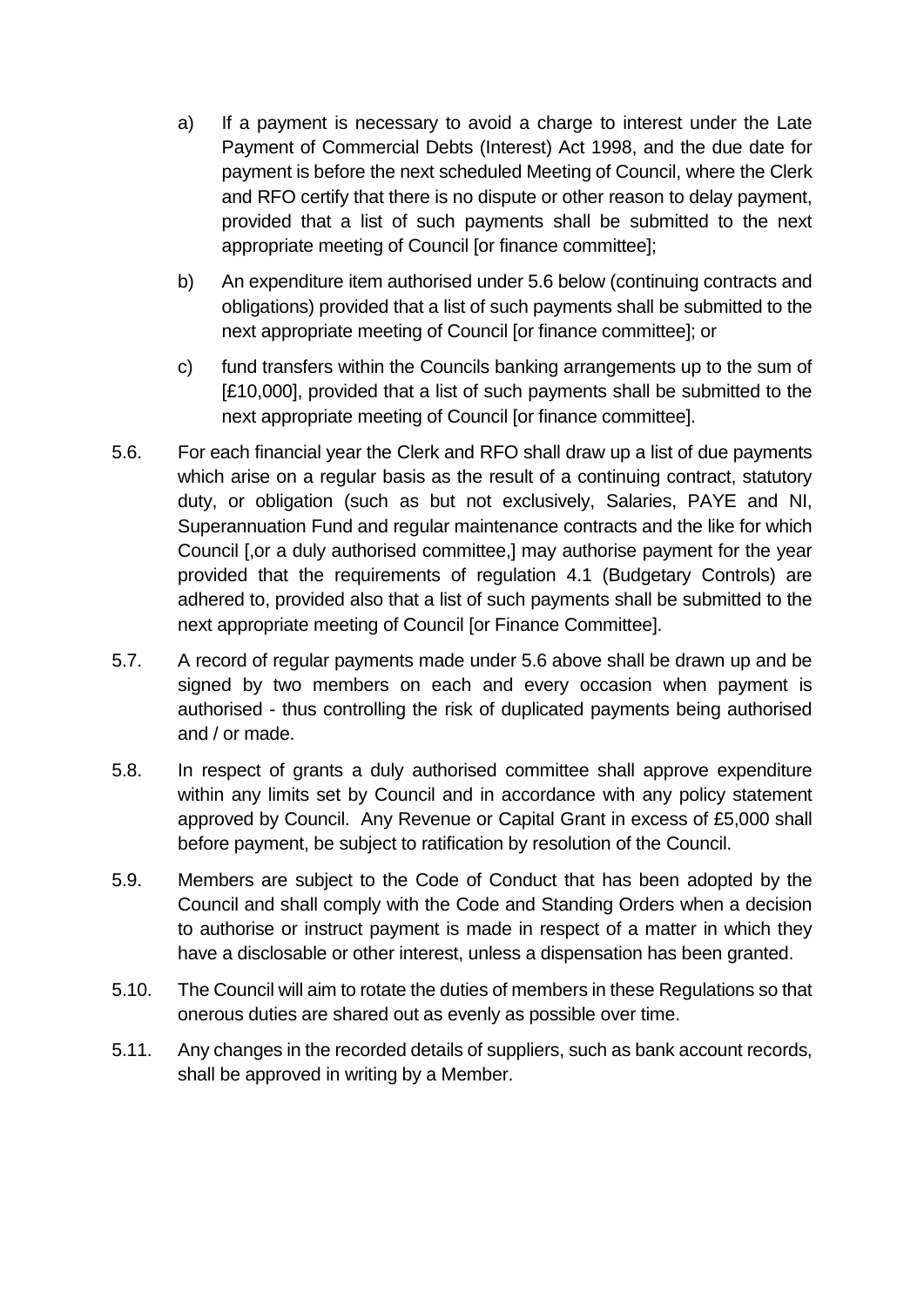## **6. INSTRUCTIONS FOR THE MAKING OF PAYMENTS**

- 6.1. The Council will make safe and efficient arrangements for the making of its payments.
- 6.2. Following authorisation under Financial Regulation 5 above, the Council, a duly delegated committee or, if so delegated, the Clerk or RFO shall give instruction that a payment shall be made.
- 6.3. All payments shall be effected by cheque or other instructions to the Council's bankers, or otherwise, in accordance with a resolution of Council [or duly delegated committee].
- 6.4. Cheques or orders for payment drawn on the bank account in accordance with the schedule as presented to Council or committee shall be signed by [one] two member[s] of Council [,and countersigned by the Clerk,] in accordance with a resolution instructing that payment. A member who is a bank signatory, having a connection by virtue of family or business relationships with the beneficiary of a payment, should not, under normal circumstances, be a signatory to the payment in question.
- 6.5. To indicate agreement of the details shown on the cheque or order for payment with the counterfoil and the invoice or similar documentation, the signatories shall each also initial the cheque counterfoil.
- 6.6. Cheques or orders for payment shall not normally be presented for signature other than at a Council or committee meeting (including immediately before or after such a meeting). Any signatures obtained away from such meetings shall be reported to the Council [or Finance Committee] at the next convenient meeting.
- 6.7. If thought appropriate by the Council, payment for utility supplies (energy, telephone and water) and any National Non-Domestic Rates may be made by variable direct debit provided that the instructions are signed by two members and any payments are reported to Council as made. The approval of the use of a variable direct debit shall be renewed by resolution of the Council at least every two years.
- 6.8. If thought appropriate by the Council, payment for certain items (principally salaries) may be made by banker's standing order provided that the instructions are signed, or otherwise evidenced by two members are retained and any payments are reported to Council as made. The approval of the use of a banker's standing order shall be renewed by resolution of the Council at least every two years.
- 6.9. If thought appropriate by the Council, payment for certain items may be made by BACS or CHAPS methods provided that the instructions for each payment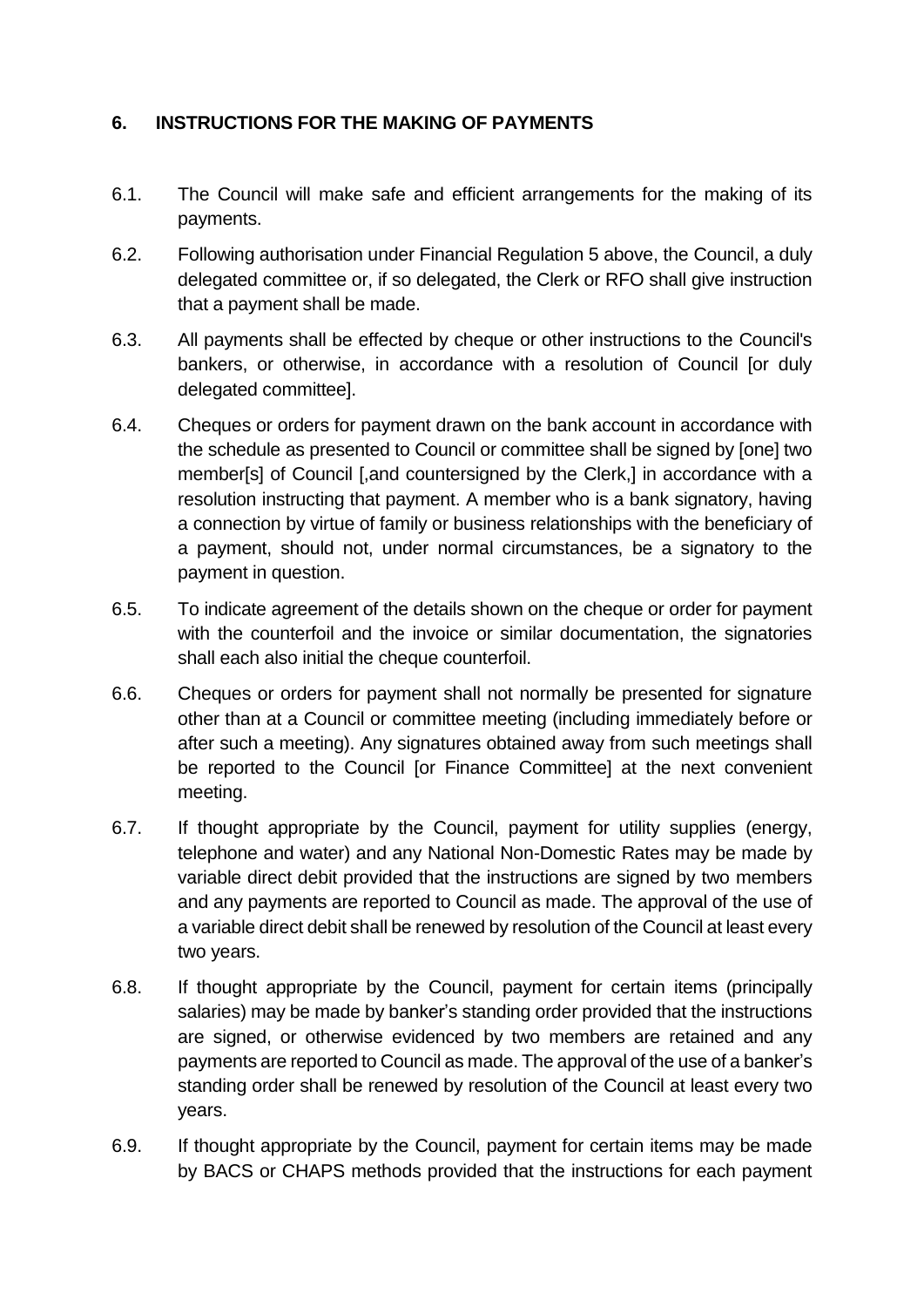are signed, or otherwise evidenced, by two authorised bank signatories are retained and any payments are reported to Council as made. The approval of the use of BACS or CHAPS shall be renewed by resolution of the Council at least every two years.

- 6.10. If thought appropriate by the Council payment for certain items may be made by internet banking transfer provided evidence is retained showing which members approved the payment.
- 6.11. Where a computer requires use of a personal identification number (PIN) or other password(s), for access to the Council's records on that computer, a note shall be made of the PIN and Passwords and shall be handed to and retained by the Chairman of Council in a sealed dated envelope. This envelope may not be opened other than in the presence of two other Councillors. After the envelope has been opened, in any circumstances, the PIN and / or passwords shall be changed as soon as practicable. The fact that the sealed envelope has been opened, in whatever circumstances, shall be reported to all members immediately and formally to the next available meeting of the Council. This will not be required for a member's personal computer used only for remote authorisation of bank payments.
- 6.12. No employee or Councillor shall disclose any PIN or password, relevant to the working of the Council or its bank accounts, to any person not authorised in writing by the Council or a duly delegated committee.
- 6.13. Regular back-up copies of the records on any computer shall be made and shall be stored securely away from the computer in question, and preferably off site.
- 6.14. The Council, and any members using computers for the Council's financial business, shall ensure that anti-virus, anti-spyware and firewall, software with automatic updates, together with a high level of security, is used.
- 6.15. Where internet banking arrangements are made with any bank, the Clerk [RFO] shall be appointed as the Service Administrator. The bank mandate approved by the Council shall identify a number of Councillors who will be authorised to approve transactions on those accounts. The bank mandate will state clearly the amounts of payments that can be instructed by the use of the Service Administrator alone, or by the Service Administrator with a stated number of approvals.
- 6.16. Access to any internet banking accounts will be directly to the access page (which may be saved under "favourites"), and not through a search engine or email link. Remembered or saved passwords facilities must not be used on any computer used for Council banking work. Breach of this Regulation will be treated as a very serious matter under these regulations.
- 6.17. Changes to account details for suppliers, which are used for internet banking may only be changed on written hard copy notification by the supplier and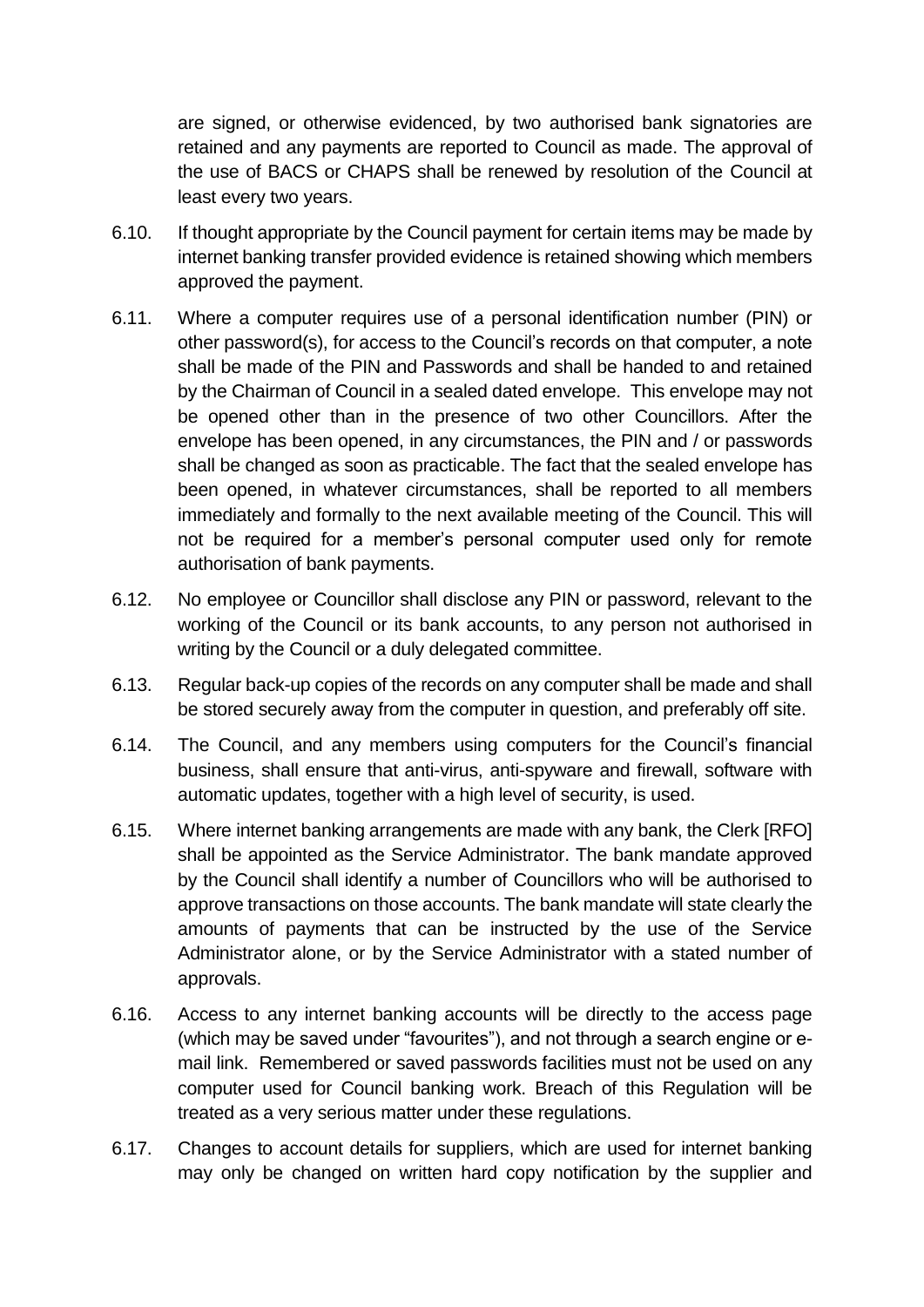supported by hard copy authority for change signed by [two of] the Clerk [the RFO][a member]. A programme of regular checks of standing data with suppliers will be followed.

- 6.18. Any Debit Card issued for use will be specifically restricted to the Clerk [and the RFO] and will also be restricted to a single transaction maximum value of [£500] unless authorised by Council or finance committee in writing before any order is placed.
- 6.19. A pre-paid debit card may be issued to employees with varying limits. These limits will be set by the Council [Finance Committee]. Transactions and purchases made will be reported to the [Council] [relevant committee] and authority for topping-up shall be at the discretion of the [Council] [relevant committee].
- 6.20. Any corporate credit card or trade card account opened by the Council will be specifically restricted to use by the Clerk [and RFO] and shall be subject to automatic payment in full at each month-end. Personal credit or debit cards of members or staff shall not be used under any circumstances.
- 6.21. The Council will not maintain any form of cash float. All cash received must be banked intact. Any payments made in cash by the Clerk [or RFO] (for example for postage or minor stationery items) shall be refunded on a regular basis, at least quarterly.

*OR* 

- 6.22. [The RFO may provide petty cash to officers for the purpose of defraying operational and other expenses. Vouchers for payments made shall be forwarded to the RFO with a claim for reimbursement.
	- a) The RFO shall maintain a petty cash float of [£250] for the purpose of defraying operational and other expenses. Vouchers for payments made from petty cash shall be kept to substantiate the payment.
	- b) Income received must not be paid into the petty cash float but must be separately banked, as provided elsewhere in these regulations.
	- c) Payments to maintain the petty cash float shall be shown separately on the schedule of payments presented to Council under 5.2 above. 1

## **7. PAYMENT OF SALARIES**

7.1. As an employer, the Council shall make arrangements to meet fully the statutory requirements placed on all employers by PAYE and National Insurance legislation. The payment of all salaries shall be made in accordance with payroll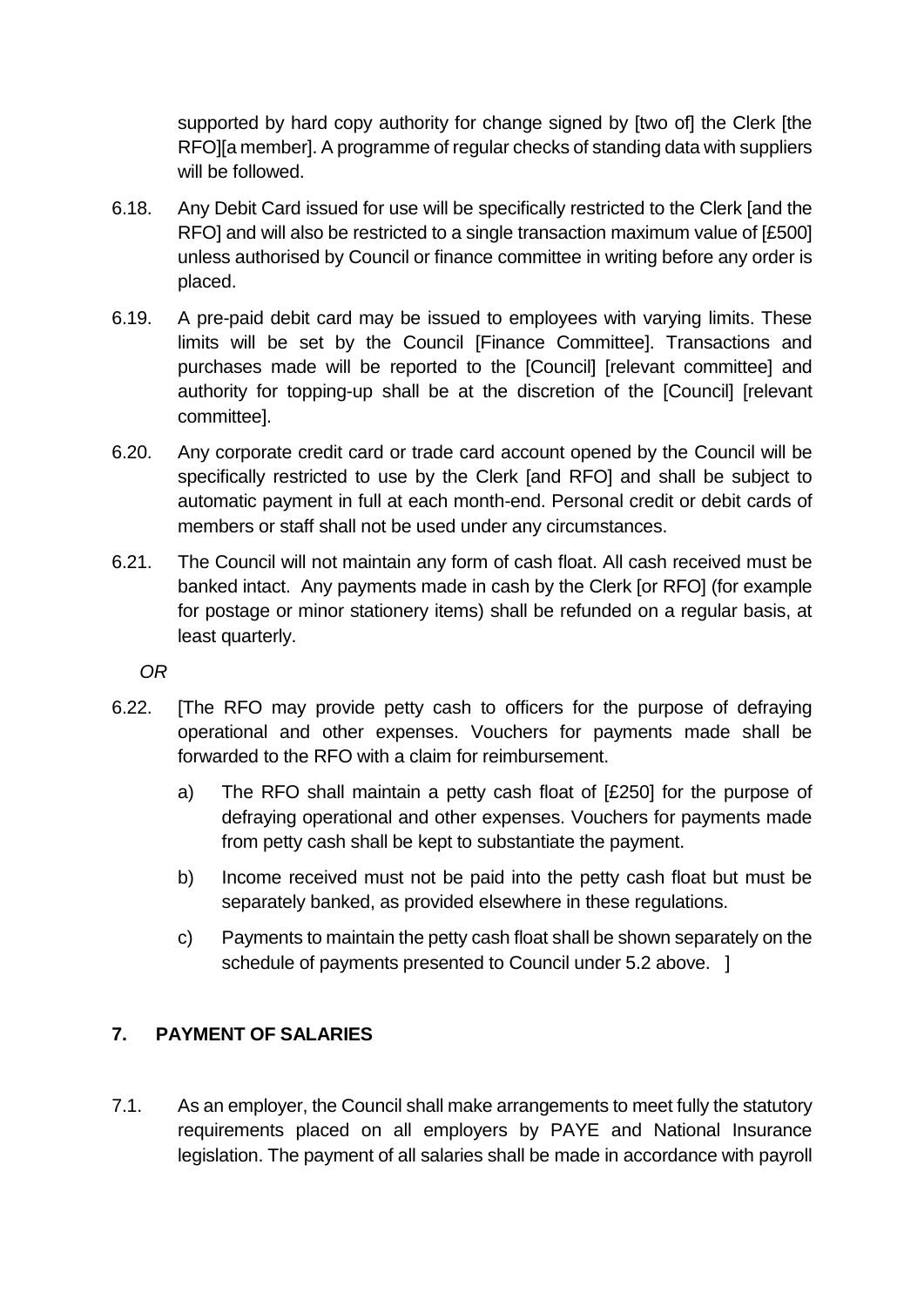records and the rules of PAYE and National Insurance currently operating, and salary rates shall be as agreed by Council, or duly delegated committee.

- 7.2. Payment of salaries and payment of deductions from salary such as may be required to be made for tax, national insurance and pension contributions, or similar statutory or discretionary deductions must be made in accordance with the payroll records and on the appropriate dates stipulated in employment contracts, provided that each payment is reported to the next available Council meeting, as set out in these regulations above.
- 7.3. No changes shall be made to any employee's pay, emoluments, or terms and conditions of employment without the prior consent of the [Council] [relevant committee].
- 7.4. Each and every payment to employees of net salary and to the appropriate creditor of the statutory and discretionary deductions shall be recorded in a separate confidential record (confidential cash book). This confidential record is not open to inspection or review (under the Freedom of Information Act 2000 or otherwise) other than:
	- a) by any Councillor who can demonstrate a need to know;
	- b) by the internal auditor;
	- c) by the external auditor; or
	- d) by any person authorised under Public Audit (Wales) Act 2004, or any superseding legislation.
- 7.5. The total of such payments in each calendar month shall be reported with all other payments as made as may be required under these Financial Regulations, to ensure that only payments due for the period have actually been paid.
- 7.6. An effective system of personal performance management should be maintained for the senior officers.
- 7.7. Any termination payments shall be supported by a clear business case and reported to the Council. Termination payments shall only be authorised by Council.
- 7.8. Before employing interim staff the Council must consider a full business case.

## **8. LOANS AND INVESTMENTS**

8.1. All borrowings shall be effected in the name of the Council, after obtaining any necessary borrowing approval. Any application for borrowing approval shall be approved by Council as to terms and purpose. The application for borrowing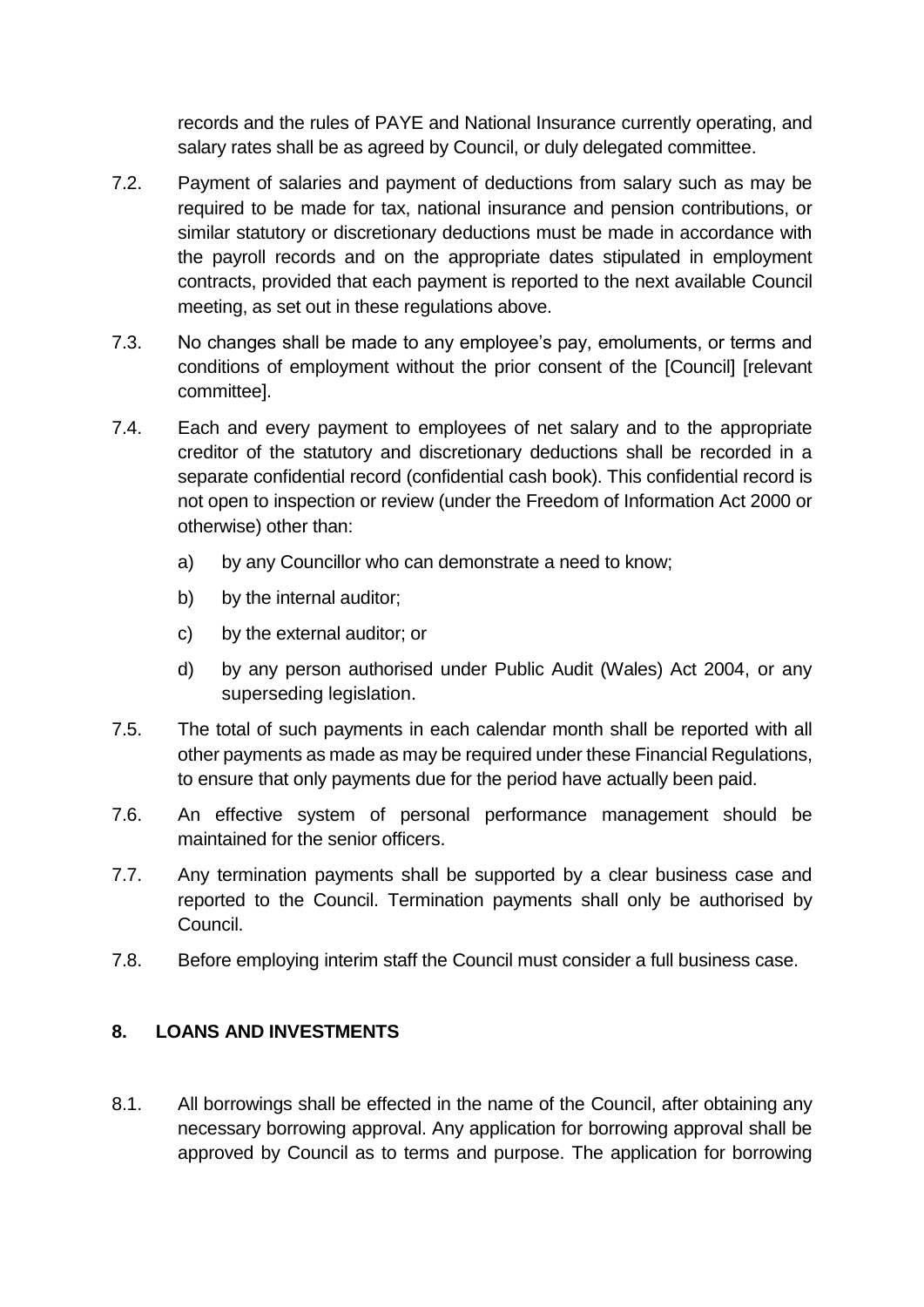approval, and subsequent arrangements for the loan shall only be approved by full Council.

- 8.2. Any financial arrangement which does not require formal borrowing approval from the Welsh Government (such as Hire Purchase or Leasing of tangible assets) shall be subject to approval by the full Council. In each case a report in writing shall be provided to Council in respect of value for money for the proposed transaction.
- 8.3. The Council will arrange with the Council's banks and investment providers for the sending of a copy of each statement of account to the Chairman of the Council at the same time as one is issued to the Clerk or RFO.
- 8.4. All loans and investments shall be negotiated in the name of the Council and shall be for a set period in accordance with Council policy.
- 8.5. The Council shall consider the need for an Investment Strategy and Policy which, if drawn up, shall be in accordance with relevant regulations, proper practices and guidance. Any Strategy and Policy shall be reviewed by the Council at least annually.
- 8.6. All investments of money under the control of the Council shall be in the name of the Council.
- 8.7. All investment certificates and other documents relating thereto shall be retained in the custody of the RFO.
- 8.8. Payments in respect of short term or long term investments, including transfers between bank accounts held in the same bank, or branch, shall be made in accordance with Regulation 5 (Authorisation of payments) and Regulation 6 (Instructions for payments).

#### **9. INCOME**

- 9.1. The collection of all sums due to the Council shall be the responsibility of and under the supervision of the RFO.
- 9.2. Particulars of all charges to be made for work done, services rendered or goods supplied shall be agreed annually by the Council, notified to the RFO and the RFO shall be responsible for the collection of all accounts due to the Council.
- 9.3. The Council will review all fees and charges at least annually, following a report of the Clerk.
- 9.4. Any sums found to be irrecoverable and any bad debts shall be reported to the Council and shall be written off in the year.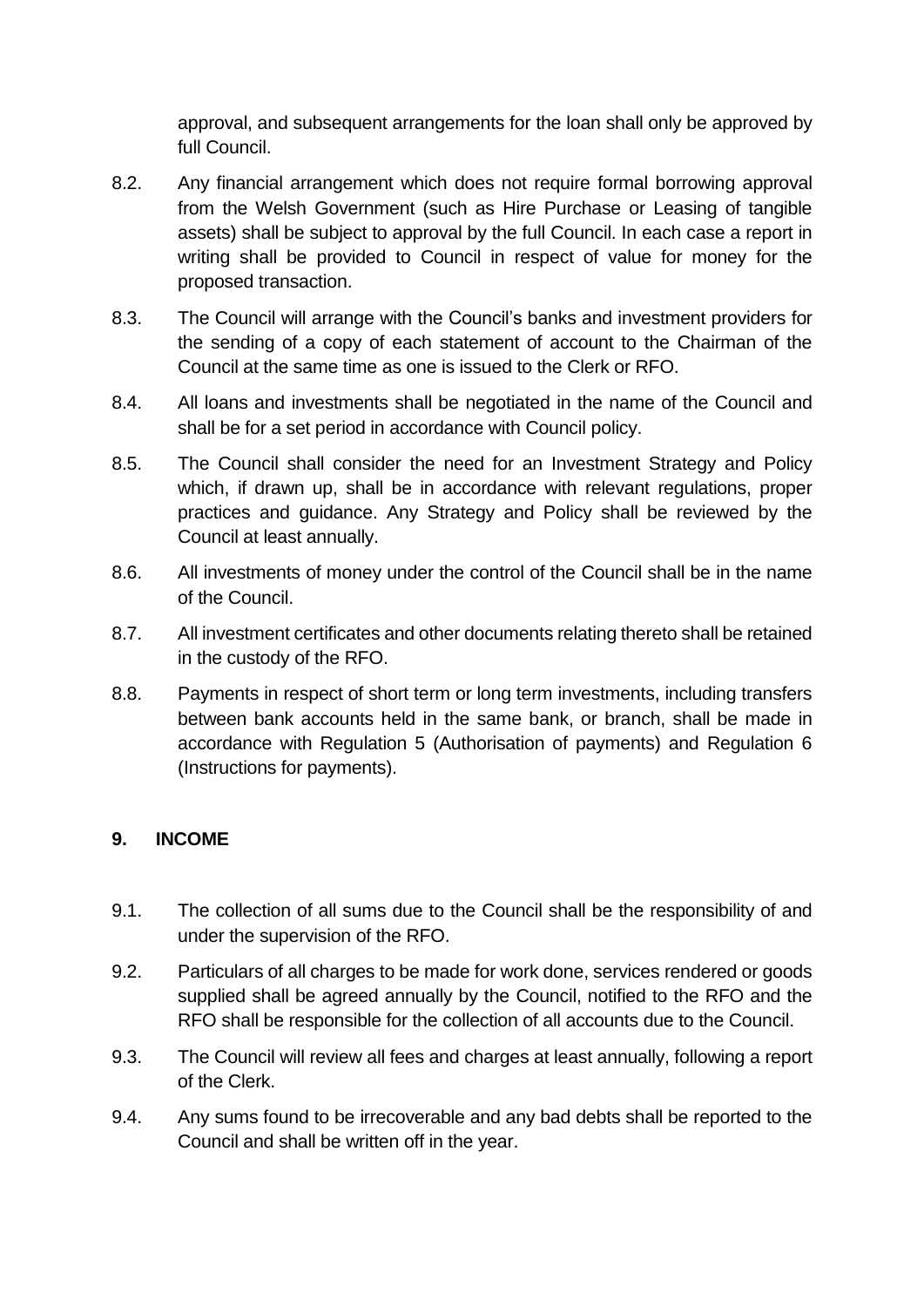- 9.5. All sums received on behalf of the Council shall be banked intact as directed by the RFO. In all cases, all receipts shall be deposited with the Council's bankers with such frequency as the RFO considers necessary.
- 9.6. The origin of each receipt shall be entered on the paying-in slip.
- 9.7. Personal cheques shall not be cashed out of money held on behalf of the Council.
- 9.8. The RFO shall promptly complete any VAT Return that is required. Any repayment claim due in accordance with VAT Act 1994 section 33 shall be made at least annually coinciding with the financial year end.
- 9.9. Where any significant sums of cash are regularly received by the Council, the RFO shall take such steps as are agreed by the Council to ensure that more than one person is present when the cash is counted in the first instance, that there is a reconciliation to some form of control such as ticket issues, and that appropriate care is taken in the security and safety of individuals banking such cash.
- 9.10. Any income arising which is the property of a charitable trust shall be paid into a charitable bank account. Instructions for the payment of funds due from the charitable trust to the Council (to meet expenditure already incurred by the authority) will be given by the Managing Trustees of the charity meeting separately from any Council meeting (see also Regulation 16 below) ].

#### **10. ORDERS FOR WORK, GOODS AND SERVICES**

- 10.1. An official order or letter shall be issued for all work, goods and services unless a formal contract is to be prepared or an official order would be inappropriate. Copies of orders shall be retained.
- 10.2. Order books shall be controlled by the RFO.
- 10.3. All members and officers are responsible for obtaining value for money at all times. An officer issuing an official order shall ensure as far as reasonable and practicable that the best available terms are obtained in respect of each transaction, usually by obtaining three or more quotations or estimates from appropriate suppliers, subject to any *de minimis* provisions in Regulation 11.1 below.
- 10.4. A member may not issue an official order or make any contract on behalf of the Council.
- 10.5. The RFO shall verify the lawful nature of any proposed purchase before the issue of any order, and in the case of new or infrequent purchases or payments, the RFO shall ensure that the statutory authority shall be reported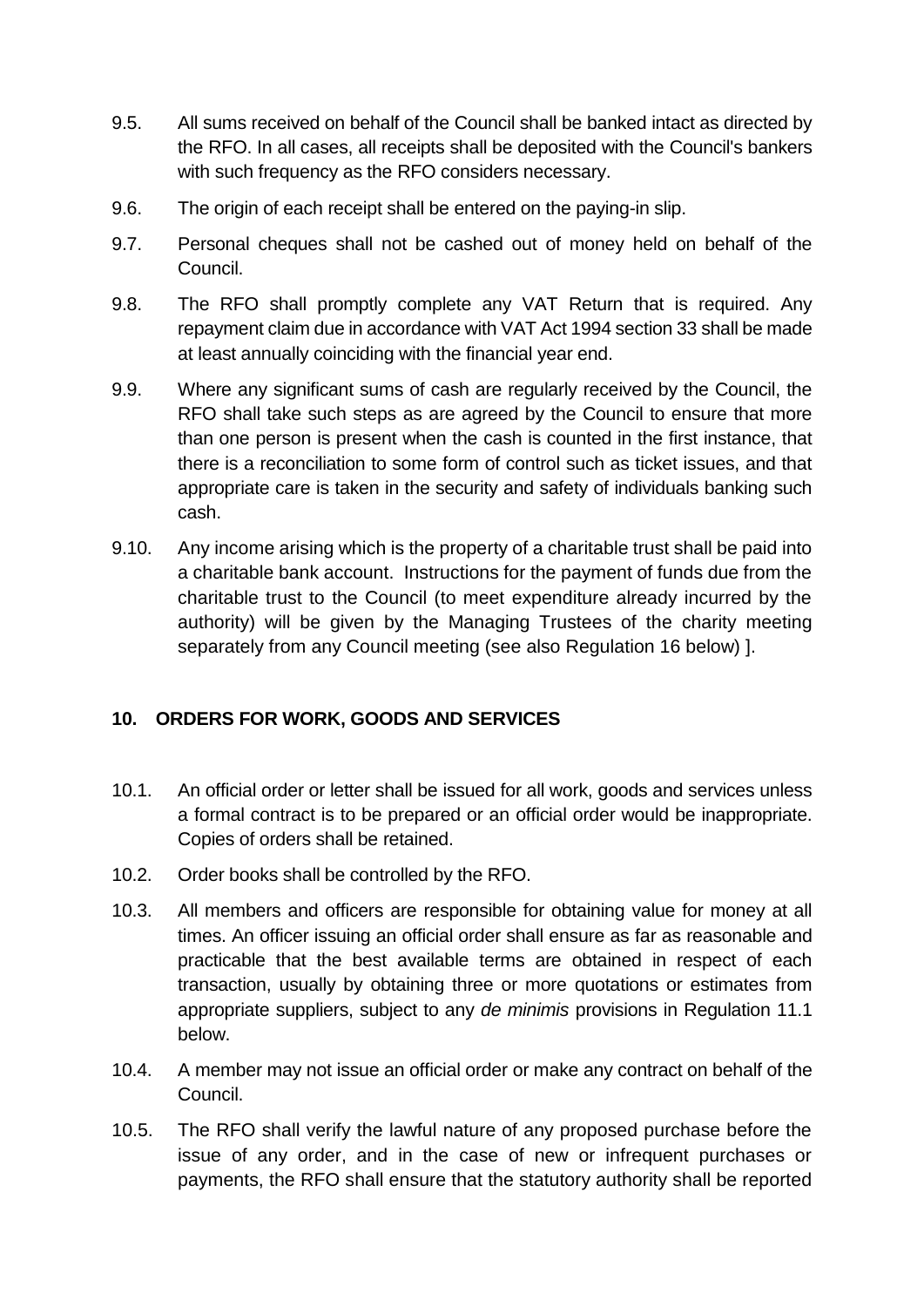to the meeting at which the order is approved so that the minutes can record the power being used.

## **11. CONTRACTS**

- 11.1. Procedures as to contracts are laid down as follows:
	- a. Every contract shall comply with these financial regulations, and no exceptions shall be made otherwise than in an emergency provided that this regulation need not apply to contracts which relate to items (i) to (vi) below:
		- i. for the supply of gas, electricity, water, sewerage and telephone services;
		- ii. for specialist services such as are provided by solicitors, accountants, surveyors and planning consultants;
		- iii. for work to be executed or goods or materials to be supplied which consist of repairs to or parts for existing machinery or equipment or plant;
		- iv. for work to be executed or goods or materials to be supplied which constitute an extension of an existing contract by the Council;
		- v. for goods or materials proposed to be purchased which are proprietary articles and / or are only sold at a fixed price.
	- b. The full requirements of The Public Contracts Regulations 2015 ("the Regulations"), as applicable, shall be followed in respect of the tendering and award of a public supply contract, public service contract or public works contract which exceed thresholds in The Regulations set by the Public Contracts Directive 2014/24/EU (which may change from time to  $time)^2$ .
	- c. When applications are made to waive financial regulations relating to contracts to enable a price to be negotiated without competition the reason shall be embodied in a recommendation to the Council.
	- d. Such invitation to tender shall state the general nature of the intended contract and the Clerk shall obtain the necessary technical assistance to prepare a specification in appropriate cases. The invitation shall in addition state that tenders must be addressed to the Clerk in the ordinary course of post. Each tendering firm shall be supplied with a specifically marked

<sup>1</sup> <sup>2</sup> Thresholds currently applicable are:

a. For public supply and public service contracts 209,000 Euros (£164,176)

b. For public works contracts 5,225,000 Euros (£4,104,394)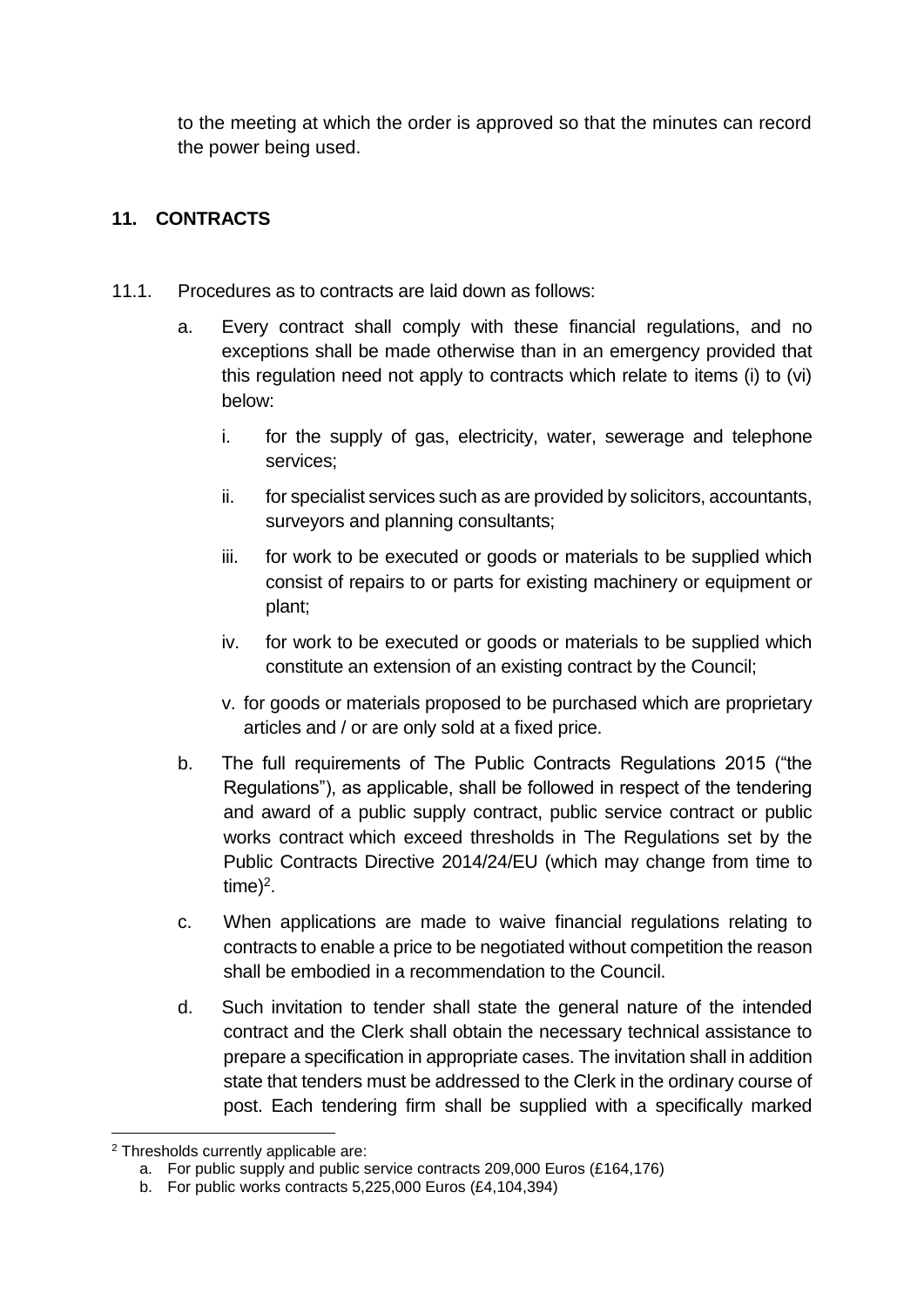envelope in which the tender is to be sealed and remain sealed until the prescribed date for opening tenders for that contract.

- e. All sealed tenders shall be opened at the same time on the prescribed date by the Clerk in the presence of at least one member of Council.
- f. Any invitation to tender issued under this regulation shall be subject to Standing Orders[], <sup>3</sup> [insert reference of the Council's relevant standing order] and shall refer to the terms of the Bribery Act 2010.
- g. When it is to enter into a contract of less than  $[£25,000]<sup>4</sup>$  in value for the supply of goods or materials or for the execution of works or specialist services other than such goods, materials, works or specialist services as are excepted as set out in paragraph (a) the Clerk or RFO shall obtain 3 quotations (priced descriptions of the proposed supply); where the value is below [£3,000] and above [£100] the Clerk or RFO shall strive to obtain 3 estimates. Otherwise, Regulation 10.3 above shall apply.
- h. The Council shall not be obliged to accept the lowest or any tender, quote or estimate.

1

<sup>3</sup> Based on NALC's model standing order 18d in Local Councils Explained © 2013 National Association of Local Councils

<sup>4</sup> This suggested figure is based on the sum above which special rules are applicable (under the Regulations) to Councils in England and is therefore considered an appropriate threshold.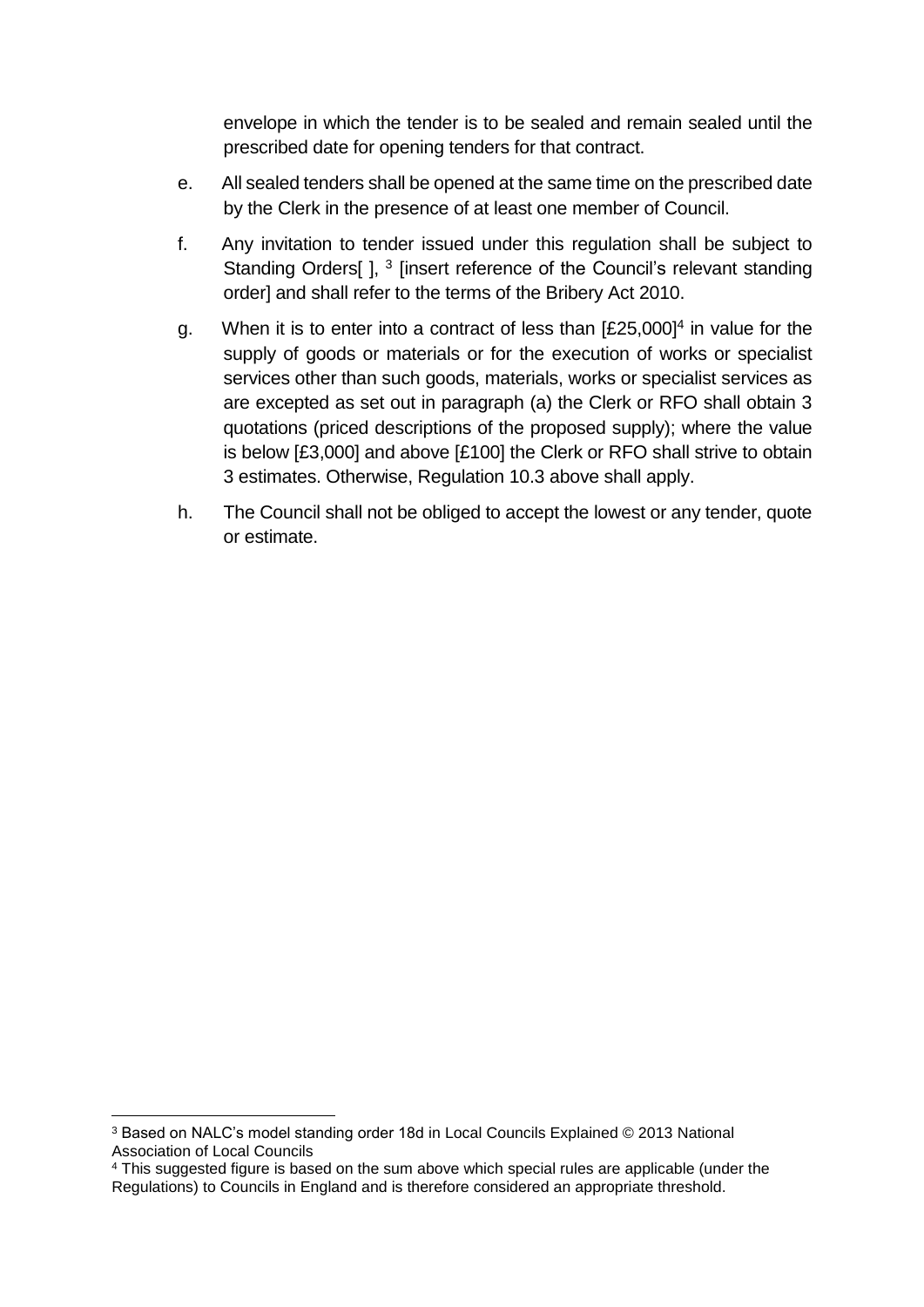- i. Should it occur that the Council, or duly delegated committee, does not accept any tender, quote or estimate, the work is not allocated and the Council requires further pricing, provided that the specification does not change, no person shall be permitted to submit a later tender, estimate or quote who was present when the original decision making process was being undertaken.
- 11.2. The Proper Officer shall maintain a register of personal interests, in respect of both members and senior staff.
	- a. Members and senior staff should not, so far as is practicable, be involved in the award of orders and/or contracts with organisations or individuals in respect of which a personal interest exists, whether declared or not.
	- b. Members and senior staff should not, so far as is practicable, be involved in the making or authorising payments in respect of orders and/or contracts with organisations or individuals in respect of which a personal interest exists, whether declared or not.

## **12. [PAYMENTS UNDER CONTRACTS FOR BUILDING OR OTHER CONSTRUCTION WORKS**

- 12.1. Payments on account of the contract sum shall be made within the time specified in the contract by the RFO upon authorised certificates of the architect or other consultants engaged to supervise the contract (subject to any percentage withholding as may be agreed in the particular contract).
- 12.2. Where contracts provide for payment by instalments the RFO shall maintain a record of all such payments. In any case where it is estimated that the total cost of work carried out under a contract, excluding agreed variations, will exceed the contract sum of 5% or more a report shall be submitted to the Council.
- 12.3. Any variation to a contract or addition to or omission from a contract must be approved by the Council and Clerk to the contractor in writing, the Council being informed where the final cost is likely to exceed the financial provision.]

## **13. [STORES AND EQUIPMENT**

13.1. The officer in charge of each section shall be responsible for the care and custody of stores and equipment in that section.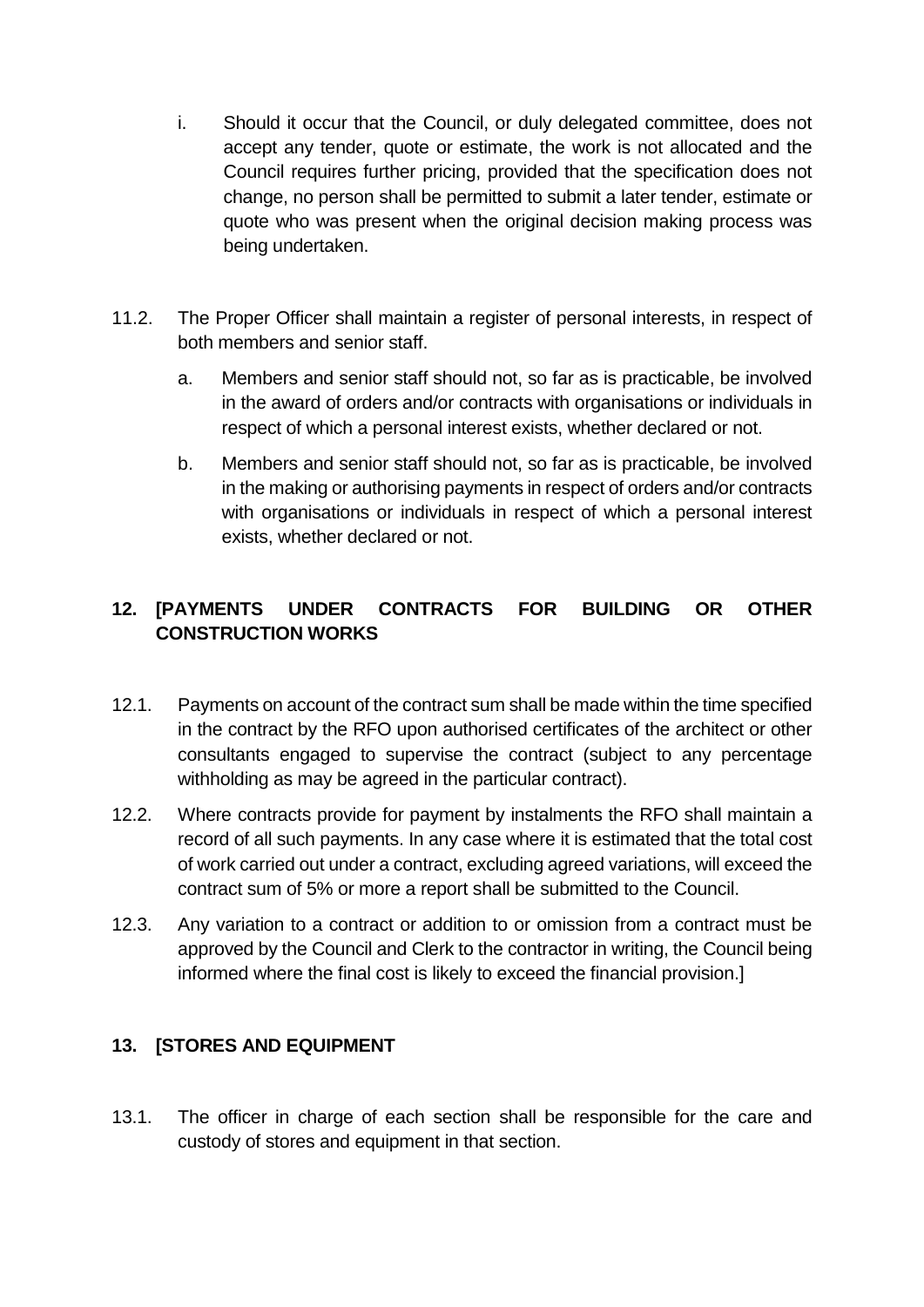- 13.2. Delivery notes shall be obtained in respect of all goods received into store or otherwise delivered and goods must be checked as to order and quality at the time delivery is made.
- 13.3. Stocks shall be kept at the minimum levels consistent with operational requirements.
- 13.4. The RFO shall be responsible for periodic checks of stocks and stores at least annually.]

## **14. ASSETS, PROPERTIES AND ESTATES**

- 14.1. The Clerk shall make appropriate arrangements for the custody of all title deeds and Land Registry Certificates of properties held by the Council. The RFO shall ensure a record is maintained of all properties held by the Council, recording the location, extent, plan, reference, purchase details, nature of the interest, tenancies granted, rents payable and purpose for which held in accordance with Accounts and Audit (Wales) Regulations.
- 14.2. No tangible moveable property shall be purchased or otherwise acquired, sold, leased or otherwise disposed of, without the authority of the Council, together with any other consents required by law, save where the estimated value of any one item of tangible movable property does not exceed [£250].
- 14.3. No real property (interests in land) shall be sold, leased or otherwise disposed of without the authority of the Council, together with any other consents required by law, In each case a report in writing shall be provided to Council in respect of valuation and surveyed condition of the property (including matters such as planning permissions and covenants) together with a proper business case (including an adequate level of consultation with the electorate).
- 14.4. No real property (interests in land) shall be purchased or acquired without the authority of the full Council. In each case a report in writing shall be provided to Council in respect of valuation and surveyed condition of the property (including matters such as planning permissions and covenants) together with a proper business case (including an adequate level of consultation with the electorate).
- 14.5. Subject only to the limit set in Reg. 14.2 above, no tangible moveable property shall be purchased or acquired without the authority of the full Council. In each case a report in writing shall be provided to Council with a full business case.
- 14.6. The RFO shall ensure that an appropriate and accurate Register of Assets and Investments is kept up to date. The continued existence of tangible assets shown in the Register shall be verified at least annually, possibly in conjunction with a health and safety inspection of assets.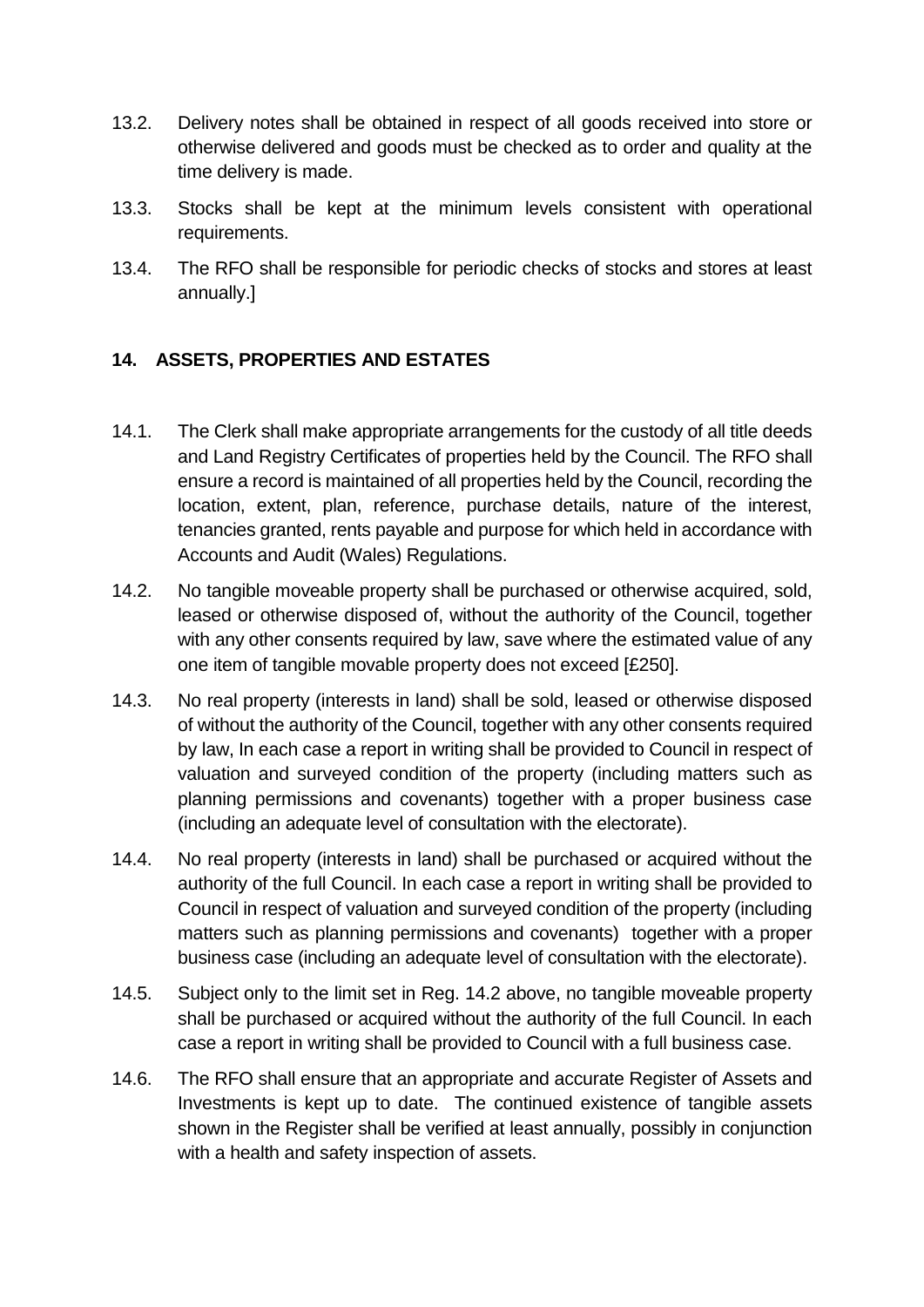#### **15. INSURANCE**

- 15.1. Following the annual risk assessment (per Financial Regulation 17), the RFO shall effect all insurances and negotiate all claims on the Council's insurers [in consultation with the Clerk].
- 15.2. [The Clerk shall give prompt notification to the RFO of all new risks, properties or vehicles which require to be insured and of any alterations affecting existing insurances.]
- 15.3. The RFO shall keep a record of all insurances effected by the Council and the property and risks covered thereby and annually review it.
- 15.4. The RFO shall be notified of any loss liability or damage or of any event likely to lead to a claim, and shall report these to Council at the next available meeting.
- 15.5. All appropriate members and employees of the Council shall be included in a suitable form of security or fidelity guarantee insurance which shall cover the maximum risk exposure as determined [annually] by the Council, or duly delegated committee.

#### **16. [CHARITIES**

16.1. Where the Council is sole managing trustee of a charitable body the Clerk and RFO shall ensure that separate accounts are kept of the funds held on charitable trusts and separate financial reports made in such form as shall be appropriate, in accordance with Charity Law, or as determined by the Charity Commission. The Clerk and RFO shall arrange for any audit or independent examination as may be required by Charity Law or any Governing Document.]

#### **17. RISK MANAGEMENT**

17.1. The Council is responsible for putting in place arrangements for the management of risk. The Clerk [with the RFO] shall prepare, for approval by the Council, risk management policy statements in respect of all activities of the Council. Risk policy statements and consequential risk management arrangements shall be reviewed by the Council at least annually.